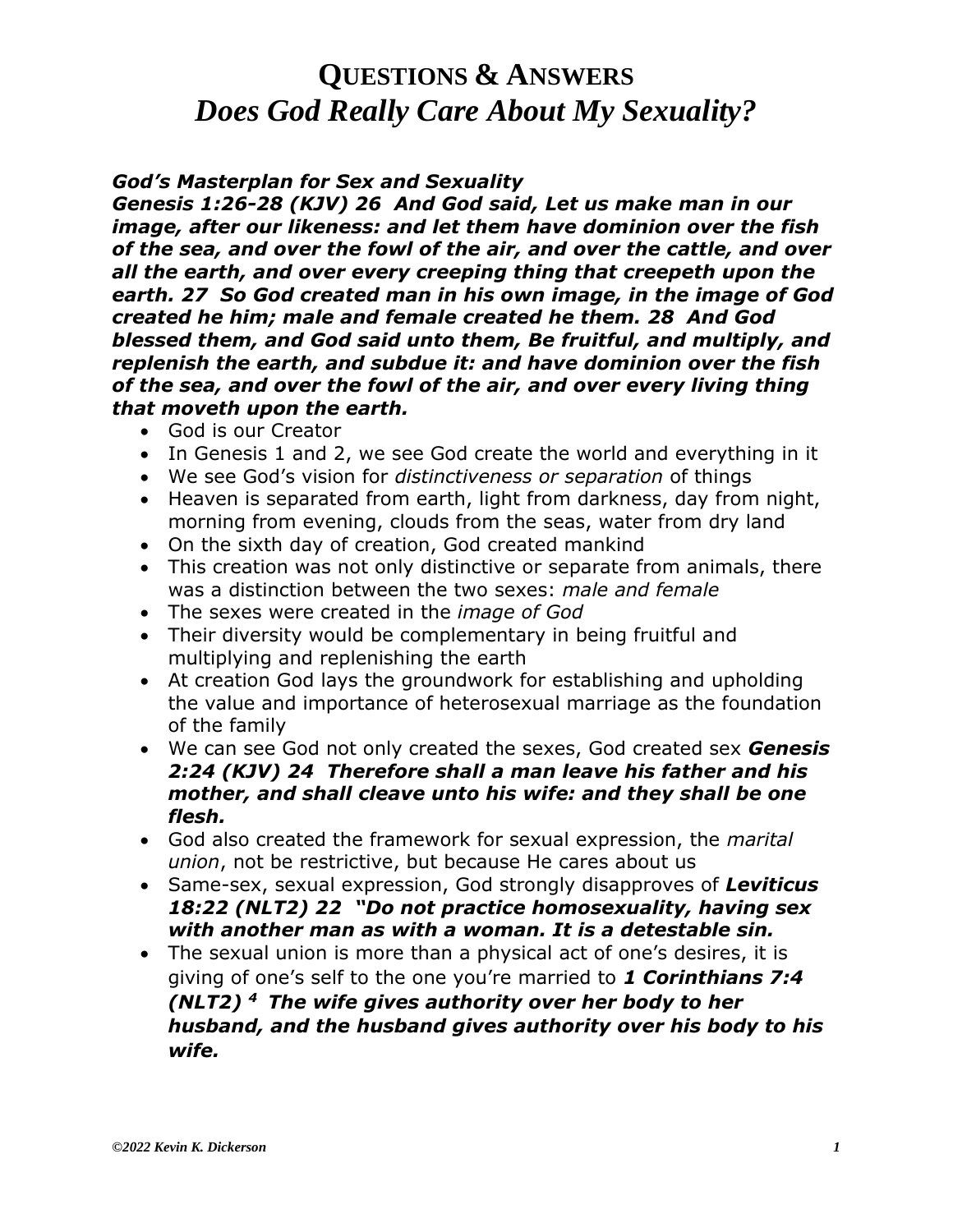- Physically, our bodies belong to our spouses because God designed marriage so that, through the union of husband and wife, the two become one
- God promised to bless them if they followed God's plan for living
- Creation paints a clear picture of God's intent for the sexes and for sex

#### *What Went Wrong? Genesis 2:16-17 (KJV) 16 And the LORD God commanded the man, saying, Of every tree of the garden thou mayest freely eat: 17 But of the tree of the knowledge of good and evil, thou shalt not eat of it: for in the day that thou eatest thereof thou shalt surely die.*

- God made a perfect world, and He gave His creation freedom to make their "own choices"
- God gave Adam *freedom within a framework*
- God told Adam he could eat of *every tree* in the garden, *except one*; do not to eat of the tree of knowledge of good and evil
- The freedom God give us is the opportunity and responsibility to maximize our calling under God's rule
- As we know in Genesis 3, the serpent came and tempted Eve, by casting doubt about God's clear instructions
- When and Adam and Even ate from the of knowledge of good and evil, it broke their relationship with God and brought forth sin, including *sexual sin* into the world
- That moment of disobedience opened the door to sin
- We live in a world where sex is impersonal as ordering a pizza, living together is common, same-sex relationships are being normalized, sex-trafficking is \$9.5 billion industry in the US alone, and 30% of data transferred on the internet is pornographic
- Freedom from God boundaries may feel liberating, but this freedom comes with a cost; the cost is *death*
- It's a death of God's:
	- o Favor on our lives
	- o Purpose for our lives
	- $\circ$  Intent for the family
	- o Plans for our nation and the world

### *Why Do We Resist God's Sexual Boundaries?*

- *They feel God's way is too restrictive* 
	- o Sex can only take place within the confines of marriage, between one man and one woman
	- o We should not have to limit our choices of who we can sleep with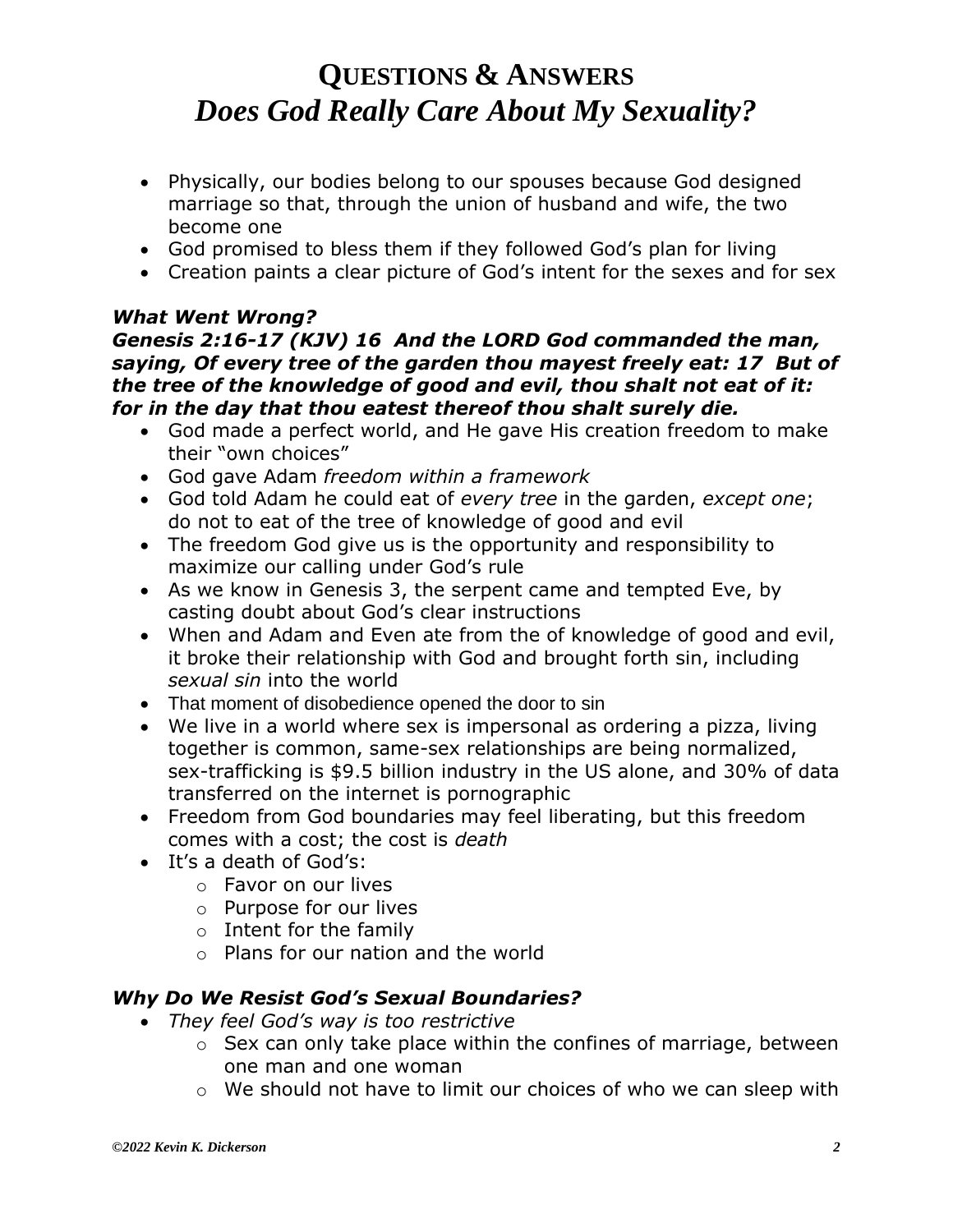- *They don't believe God would withhold sex from them* 
	- o God loves me too much to withhold something *good* from me
	- o We think that God would never keep sex from us
	- o God *does* love us and when He created sex, He made it good, and He had a plan for it; *marriage*
	- o God knew how *beautiful* it would be within the marriage context and also how *potentially dangerous* it can be outside of it
- *It's new day*
	- o God's sexual boundaries are being rewritten
	- o Some believe God's grace gives us freedom to express our sexuality any way we chose, and His grace covers us
	- o Scholarly theologians are re-interpreting and re-imaging what the scriptures say about sexual relations outside of marriage and same-sex relationships
	- o It's dangerous to twist the scripture to support a lifestyle or behavior
	- o Although it seems God's sexual boundaries have been removed, they *still* exist

### *How Can We Help?*

- *Speak with love, grace, and truth; in that order*
	- o Show *love* by being genuinely concerned about their well-being
	- o Exhibit *grace* by being kind and merciful, demonstrate God's grace
	- o Ask God to give you an opportunity introduce the *truth* of God's word that can set them free
- *Be a prayer warrior*
	- o Pray for those that are battling sexual desires, addictions, sexual identity issues and to allow the Holy Spirit to bring about conviction, healing and transformation
- *Be willing to walk with people in their sexual struggles*
	- o People struggling with sexual issues need a friend, a believer to help them *Galatians 6:1 (MSG) 1 Live creatively, friends. If someone falls into sin, forgivingly restore him, saving your critical comments for yourself. You might be needing forgiveness before the day's out.*
	- o Let them know God forgives
	- o In many cases, those dealing with sexual issues have never had anyone be *kind enough* to listen to what they have to say or what they're going through
- *Let single people be single*